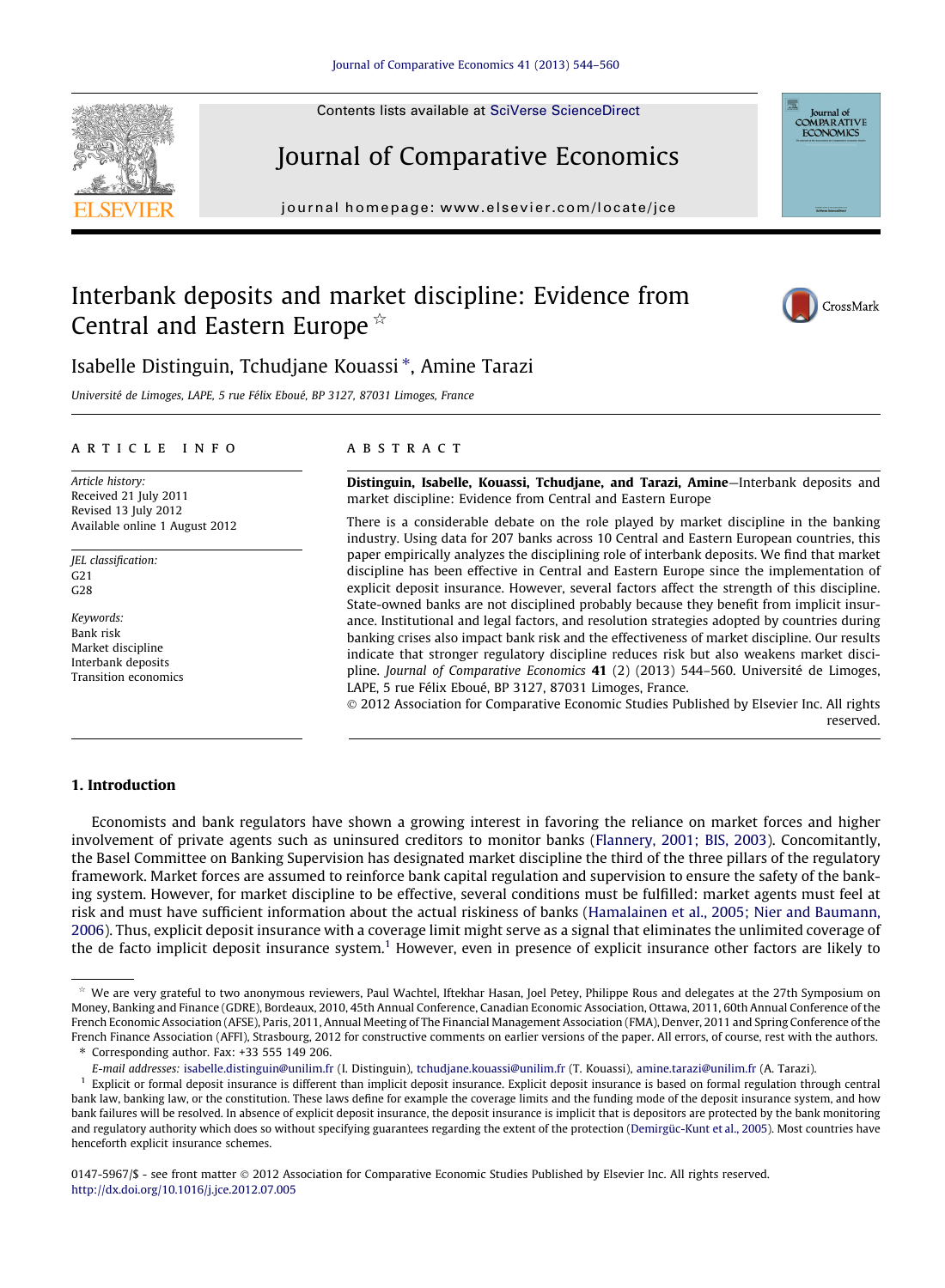affect the incentives of uninsured creditors to monitor banks. Some banks can still benefit from implicit government insurance. For example, state-owned banks might be considered by uninsured creditors as implicitly insured which should remove their incentives to monitor them [\(Borisova and Megginson, 2012](#page--1-0)). Similarly, some country specificities might affect the effectiveness of market discipline. [Angkinand and Wihlborg \(2010\)](#page--1-0) show for example that market discipline depends on the extent of explicit deposit insurance, as well as on the credibility of non-insurance of creditors. Banks face a combination of regulatory discipline and market discipline. Market discipline implies that the cost and availability of debt depend on bank risk. Regulatory discipline is based on risk-weighted capital requirements, insurance premiums and examination frequency and intensity ([Billett et al.,](#page--1-0) [1998](#page--1-0)). Thus, the incentives of uninsured creditors to monitor banks might also depend on the strength of regulatory discipline: stronger regulatory discipline might weaken market discipline.

The aim of this paper is to assess the effectiveness of market discipline and the factors affecting its strength in the Central and Eastern European context. While most of the previous studies focus on Europe or on the US where financial markets are well developed and where the potential instruments of market discipline are broad, we consider Central and Eastern European countries where the conditions of the effectiveness of market discipline may be doubtful and where the potential instruments of market discipline are almost inexistent.<sup>2</sup> In fact, it is well-known that market discipline is likely to contribute to financial stability, but evidence from cross-country studies show that market discipline is possible only if it is promoted by rigorous accounting and auditing rules and in absence of generous deposit insurance schemes ([Barth et al., 2004\)](#page--1-0). In other words, low-income countries would lack the prerequisites for market discipline and regulators would have to rely only on capital adequacy rules and bank supervision, the two first Basel II pillars.

Besides, Central and Eastern European countries have implemented explicit deposit insurance in the 1990s. Indeed, within the framework of the liberalization of their banking market, starting in the early 1990s, they have implemented explicit deposit insurance systems to comply with the European Union (EU) Directive on Deposit Insurance and to deal with the banking distress that they suffered at the beginning of their transition process. The existence of an implicit insurance beforehand, that covered most creditors (large and small), had presumably undermined market discipline. The implementation of explicit deposit insurance should have created the conditions for effective market discipline.

In this paper, using bank-level and country-level data under explicit deposit insurance from 1995 to 2006 for 10 countries, we examine the effectiveness of market discipline by focusing on deposits and more specifically interbank deposits which are explicitly uninsured. We question whether banks that are more reliant on interbank deposits take less risk. We also investigate how some aspects of regulatory discipline and some bank specificities affect the effectiveness of market discipline by influencing the incentives of uninsured creditors to monitor banks. Specifically, we investigate the following empirical questions. First, we test the effectiveness of market discipline on government controlled banks assuming that these banks are less prone to market discipline. Indeed, state-owned banks might benefit from an implicit insurance from the government. Second, we examine whether higher deposit insurer power weakens the impact of interbank deposit on bank risktaking. We assume that the disciplinary role of interbank deposits weakens as regulatory discipline is stronger. Third, we analyze the impact of the previous banking crises resolution strategies on the effectiveness of market discipline. We assume that the effectiveness of market discipline is higher in countries that have pursued liquidation strategies rather than recapitalizations.

The key findings are as follows. First, we find that under explicit deposit insurance (which has been implemented in the 1990s), interbank deposits do play a disciplining role in Central and Eastern Europe. However, we also find that several factors affect the effectiveness of market forces. Interbank deposits do not moderate the risk behavior of state-owned banks presumably because of an implicit and unlimited insurance perceived for such banks by market participants. The effectiveness of market discipline is also affected by the regulatory environment and notably the resolution strategies adopted by each country during banking crises and the power of the deposit insurer. Our results indicate that when regulatory discipline is strong, market discipline is undermined.

The remainder of this paper is organized as follows. Section 2 reviews the literature and explains how this work extends the existing literature. Section 3 presents our sample, variables and method. The empirical results are presented in Section 4. Section 5 is dedicated to robustness checks. Section 6 concludes.

#### 2. Related literature and research focus

Many empirical studies have addressed the issue of the existence and the effectiveness of market discipline. Several types of agents can discipline banks. Some papers focus on the discipline exerted by depositors. For example, [Martinez Peria and](#page--1-0) [Schmukler \(2001\)](#page--1-0) show, using a sample of banks from Argentina, Chile and Mexico, that depositors withdraw their deposits from bad banks or require higher interest rates on their deposits, suggesting the presence of market discipline, even among small-insured depositors. [Boot and Greenbaum \(1993\)](#page--1-0) establish theoretically that, when banks raise funds, the cost of funds is related to the bank's risk profile. Banks face lower costs when they invest in safe assets than when they invest in risky assets. A broad literature focuses on subordinated debt holders showing that the spreads on subordinated debt reflect bank

 $<sup>2</sup>$  Indeed, there are only few listed banks which limits the use of indicators based on equity markets. Similarly, subordinated debt which is an instrument</sup> frequently used in the literature on market discipline [\(Sironi, 2003; Morgan and Stiroh, 2001](#page--1-0)) cannot be used for these countries because of illiquidity issues: very few banks issue subordinated debt and only for small amounts.